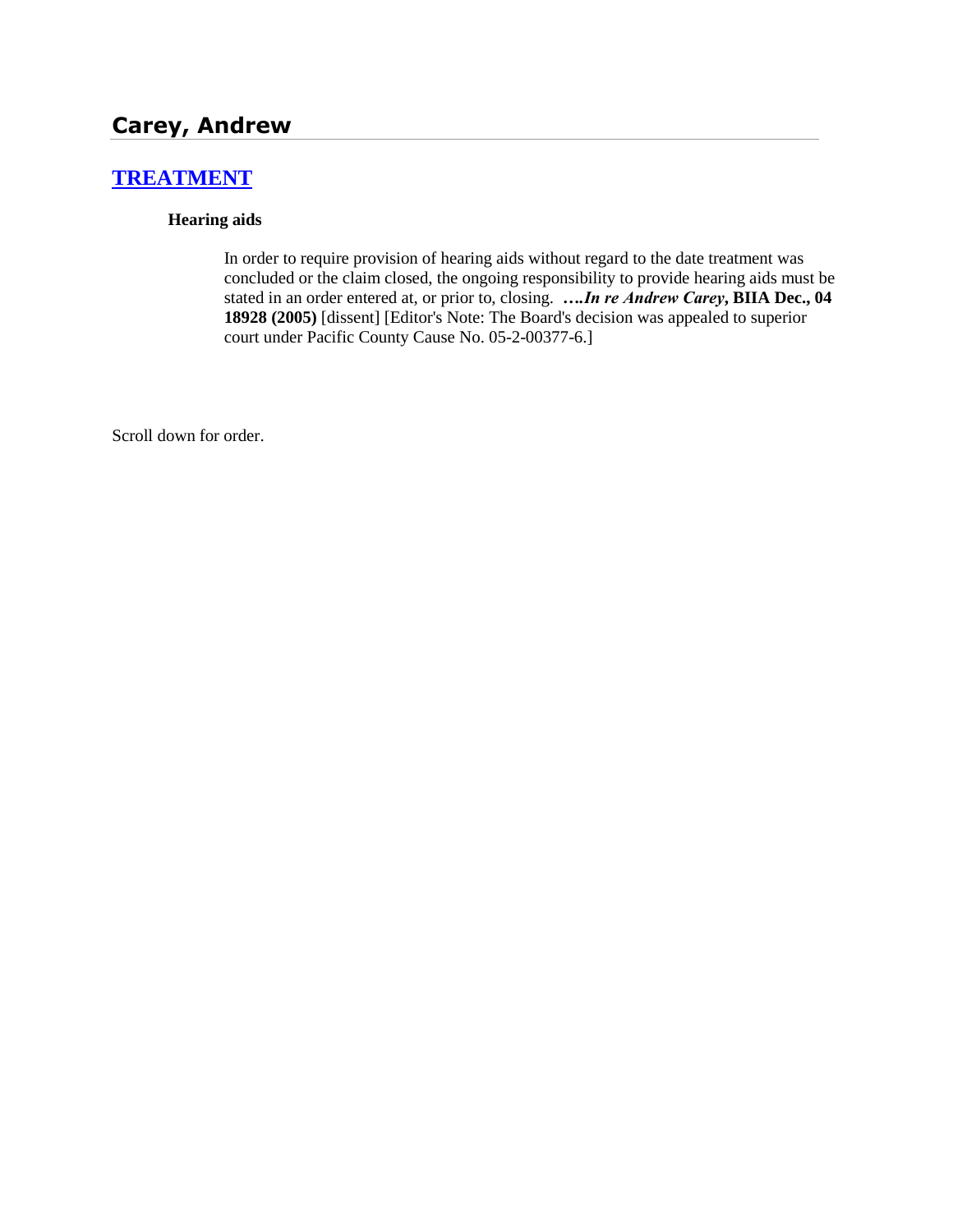## **BEFORE THE BOARD OF INDUSTRIAL INSURANCE APPEALS STATE OF WASHINGTON**

**)**

1 **IN RE: ANDREW R. CAREY ) DOCKET NO. 04 18928**

**CLAIM NO. S-256994 ) DECISION AND ORDER**

4 APPEARANCES:

2

3

5

6

7

8

17

Claimant, Andrew R. Carey, Pro Se

Self-Insured Employer, Simpson Timber Company, by Wallace, Klor & Mann, P.C., per Schuyler T. Wallace, Jr.

9 10 11 Department of Labor and Industries, by The Office of the Attorney General, per Natalee Fillinger, Assistant

12 13 14 15 16 The self-insured employer, Simpson Timber Company, filed an appeal with the Board of Industrial Insurance Appeals on July 12, 2004, from an order of the Department of Labor and Industries dated June 23, 2004. In this order, the Department affirmed its order of April 27, 2004, in which it directed the self-insured employer to pay for hearing aids. The Department order is **REVERSED AND REMANDED**.

#### **DECISION**

18 19 20 21 Pursuant to RCW 51.52.104 and RCW 51.52.106, this matter is before the Board for review and decision on a timely Petition for Review filed by the Department to a Proposed Decision and Order issued on March 15, 2005, in which the industrial appeals judge dismissed the appeal from the Department order dated June 23, 2004.

22 23 24 25 26 27 The issue presented by this appeal is whether the self-insured employer must furnish hearing aids. The Board has reviewed the evidentiary rulings in the record of proceedings and finds that no prejudicial error was committed. The rulings are affirmed. We are persuaded that the substance of the Proposed Decision and Order issued by our industrial appeals judge on March 15, 2005, is supported by the preponderance of the evidence, and we adopt the body of the decision as our own.

28 29 30 31 32 On March 14, 1978, Andrew R. Carey filed an application for benefits with the Department of Labor and Industries, in which he alleged an occupational hearing loss while in the course of his employment with Simpson Timber Company (Simpson). The Department considered Mr. Carey's application and, in an order dated November 2, 1981, allowed and closed the claim, directing Simpson to pay Mr. Carey a permanent partial disability award consistent with 5.9 percent of the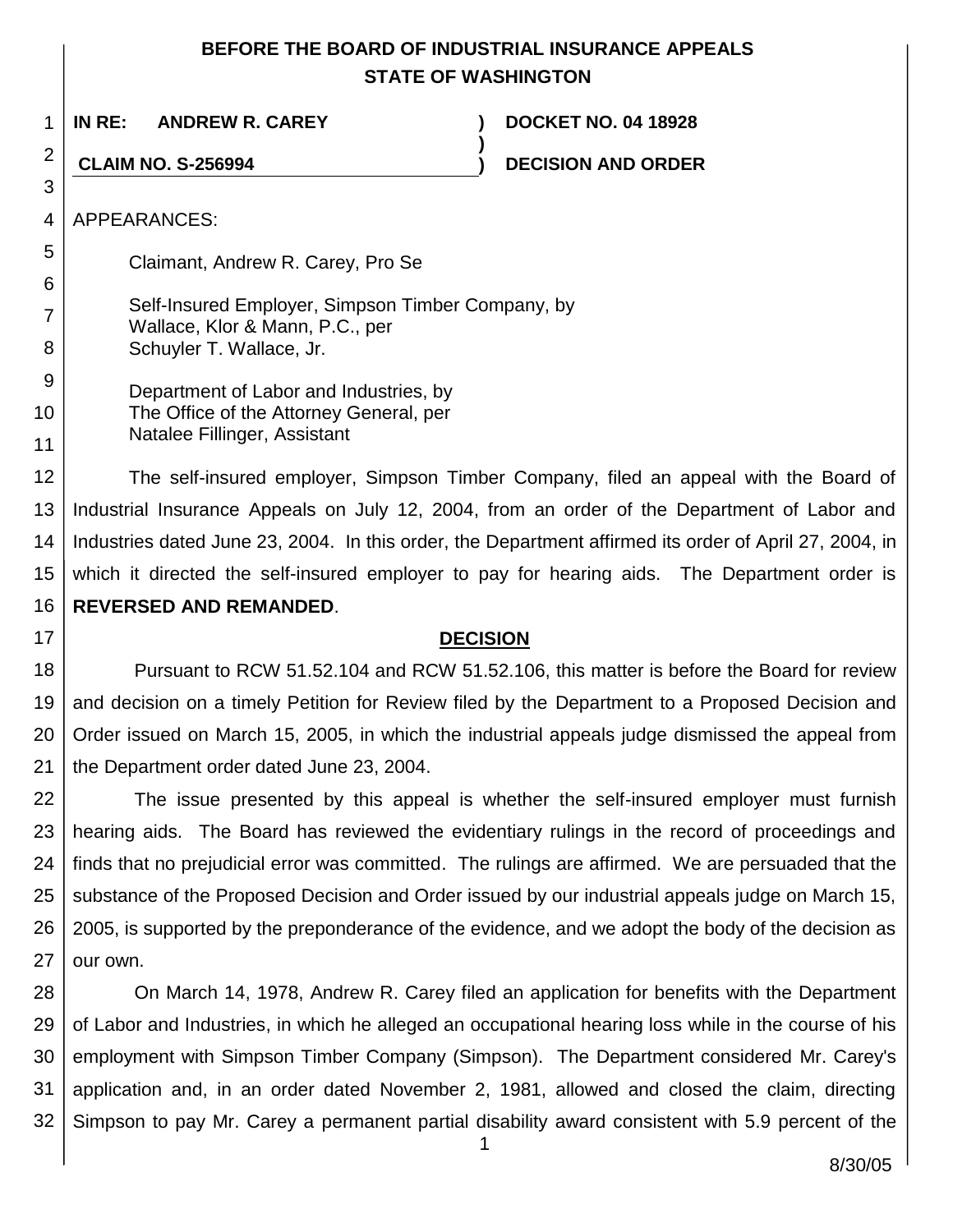1 2 3 4 5 6 complete loss of hearing in both ears. Pertinent to the present appeal, the Department order of November 2, 1981, failed to include language indicating the self-insured employer was to be responsible for the purchase and maintenance of hearing aids. Following a timely protest from Mr. Carey, the subject of which is unknown, the Department issued its order of January 15, 1982, in which it affirmed the order of November 2, 1981. The January 15, 1982 order was neither protested nor appealed and became final. Twenty-one years passed.

7 8 9 10 In early 2003, Simpson received a letter from Avada Hearing Care Center in Centralia that referenced Mr. Carey's 1978 claim number and requested authorization to provide Mr. Carey with hearing aids. Simpson declined to provide authorization, and, apparently, the request was forwarded to the Department.

11 12 13 14 On April 27, 2004, the Department issued an order in which it directed Simpson to pay for Mr. Carey's hearing aids. Simpson protested, the Department affirmed its order, and Simpson appealed to the Board, moving for summary judgment. The affirmance order of June 23, 2004, is presently before the Board.

15 16 17 18 19 20 21 22 23 24 25 26 27 The Department suggests that RCW 51.36.020(5) gives it the authority to order self-insured employers to provide necessary mechanical appliances to a worker without regard to the date treatment was completed or whether the claim was closed. While acknowledging that the Department of Labor and Industries has the authority to provide mechanical appliances in certain situations, we do not believe that the Department's interpretation of RCW 51.36.020(5) is entirely accurate. WAC 296-20-1101 states that when the Department or self-insurer has accepted a hearing loss condition either as a result of an industrial injury or an occupational exposure, the Department or self-insurer will furnish a hearing aid (hearing aids when bilateral hearing loss is present) when prescribed or recommended by a physician. In the case at hand, we fail to find evidence that hearing aids were prescribed or recommended to Mr. Carey by any such physician. We note that prior to the claim being closed in 1981, Richard Voorhees, M.D., commented that hearing aids could help Mr. Carey, but he was not sure. Beyond that, we find no other doctors' opinion on the subject.

28 29 30 The Department order dated January 15, 1982, failed to indicate that the self-insured employer was responsible for the purchase and maintenance of hearing aids. The order was neither protested nor appealed. It became final and binding, both on the Department and on the

31 32

2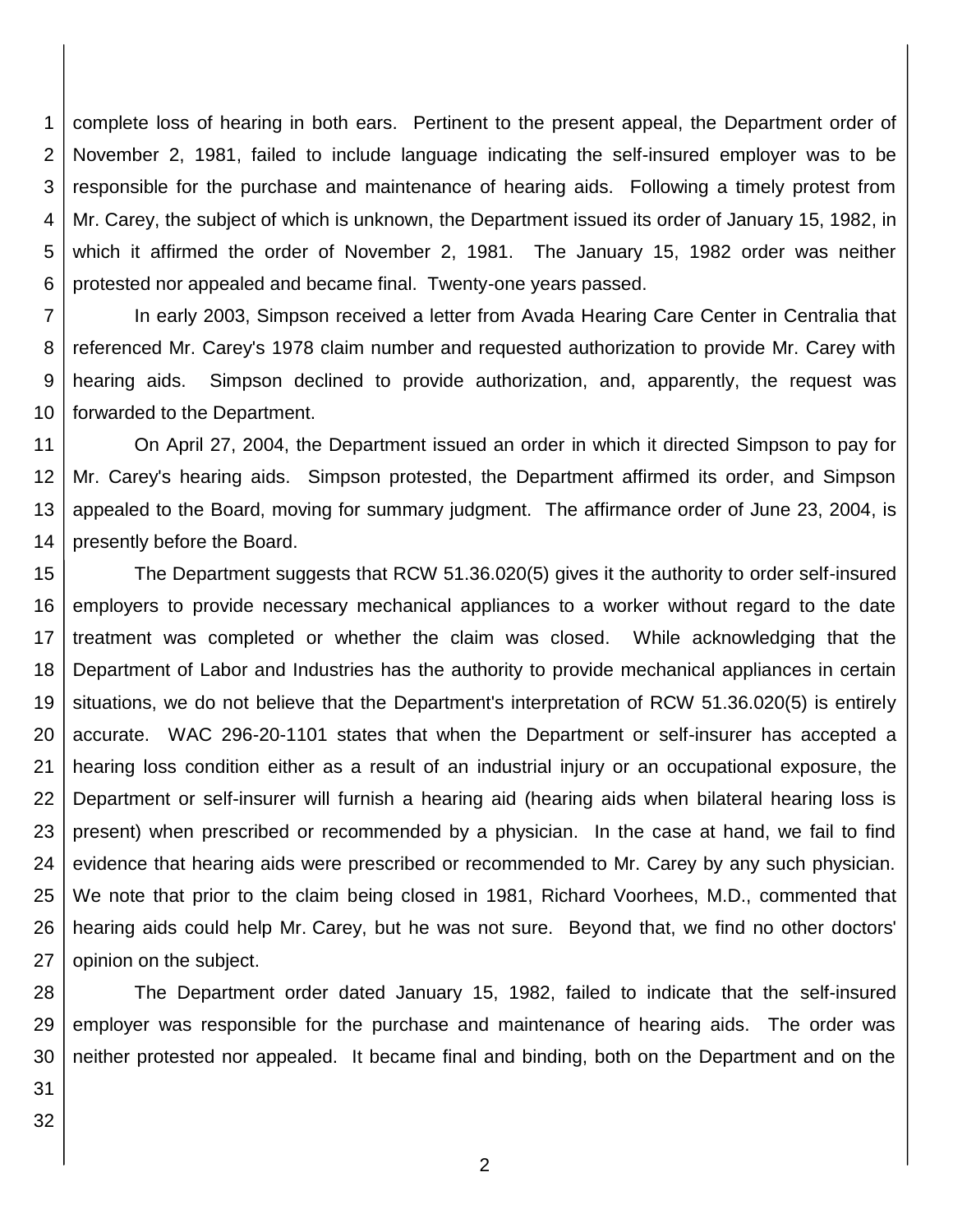## parties. *Marley v. Department of Labor & Indus.*, 125 Wn.2d 533, 537 (1994).

RCW 51.36.020(5) provides:

All mechanical appliances necessary in the treatment of an injured worker, such as braces, belts, casts, and crutches, shall be provided and all mechanical appliances required as permanent equipment after treatment has been completed shall continue to be provided or replaced without regard to the date of injury or date treatment was completed, notwithstanding any other provision of law.

As noted by our industrial appeals judge, the statute addresses treatment while a claim remains open. There is provision to "continue" treatment but not to provide it for the first time some twenty-two years after claim closure. If Simpson had been directed to provide hearing aids prior to or by the January 15, 1982 closing order, RCW 51.36.020(5) would be compelling authority that hearing aids should "continue to be provided" by Simpson. Here, Simpson was never required to provide hearing aids so cannot be required to "continue" to provide them.

Once the Department's January 15, 1982 closing order became final, in the absence of a reopening of the claim based on aggravation of condition, the Department no longer had the authority to order further treatment.

### **FINDINGS OF FACT**

- 1. On March 14, 1978, the claimant, Andrew R. Carey, filed an application for benefits with the Department, in which he alleged an occupational hearing loss while working within the scope of his employment with Simpson Timber Company.
- On June 19, 1981, the Department issued an order in which it rejected the claim. On July 14, 1981, the claimant filed his protest with the Department from the Department order dated June 19, 1981. On September 10, 1981, the Department issued an order in which it affirmed its order dated June 19, 1981, wherein it rejected the claim.
- On November 2, 1981, the Department issued an order in which it set aside its earlier orders dated June 19, 1981 and September 10, 1981, allowed the claim, and closed the claim with an award for permanent partial disability equal to 5.9 percent of the complete loss of hearing in both ears, but without directing that the self-insured employer pay for hearing aids.
- On December 31, 1981, the claimant filed his protest with the Department from a prior order dated November 2, 1981. On January 15, 1982, the Department issued an order in which it affirmed its claim closure order dated November 2, 1981. That Department
- 1 2 3 4 5 6 7 8 9 10 11 12 13 14 15 16 17 18 19 20 21 22 23 24 25 26 27 28 29 30 31 32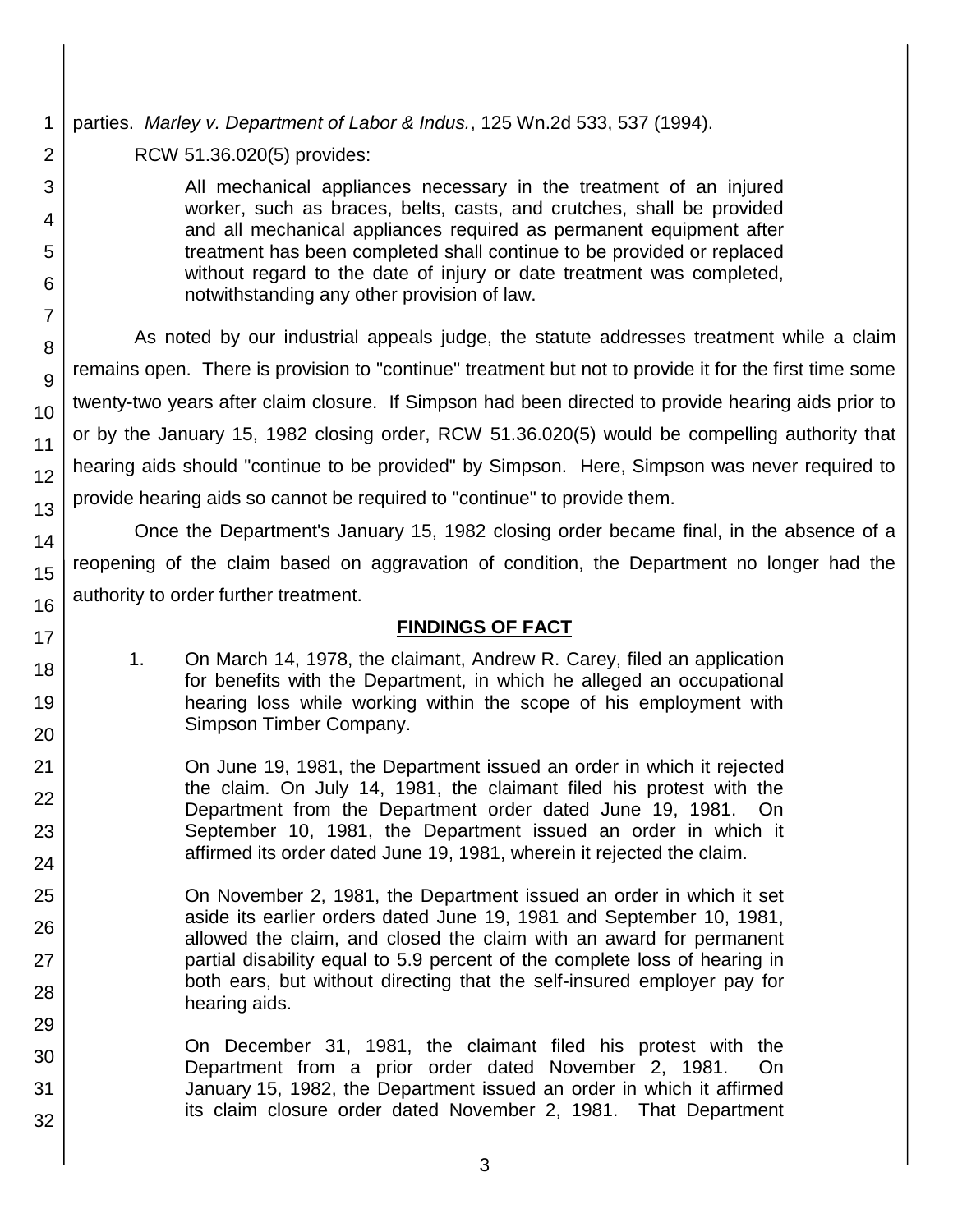closing order, dated January 15, 1982, was neither protested nor appealed.

Twenty-one years later, on March 25, 2003, the claimant wrote to the self-insured employer to request hearing aids. The self-insured employer denied the claimant's request. On April 27, 2004, the Department issued an order in which it directed the self-insured employer to provide hearing aids for the claimant.

 On June 4, 2004, the self-insured employer filed its protest with the Department from an order dated April 27, 2004. On June 23, 2004, the Department issued an order in which it affirmed its earlier order dated April 27, 2004.

On July 12, 2004, the self-insured employer filed its Notice of Appeal with the Board of Industrial Insurance Appeals from the Department order dated June 23, 2004. On August 11, 2004, the Board granted the self-insured employer's appeal, assigned the appeal Docket No. 04 18928, and directed that proceedings be held on the issues raised by the Notice of Appeal.

- 2. Mr. Carey has not filed an aggravation application since his claim was closed in 1982.
- 3. There are no genuine issues of material fact.

1

2

3

4

5

6

7

8

9

10

11 12

13

14

15

16

17 18

19

20

21

22

23

24

25

26

27

28

29

30

31

32

### **CONCLUSIONS OF LAW**

- 1. The Board of Industrial Insurance Appeals has jurisdiction over the parties to and the subject matter of this appeal.
- 2. RCW 51.36.020(5) does not authorize the Department of Labor and Industries to order the post-closure purchase and maintenance of hearing aids if the order wherein the Department closed the claim does not contain provisions to this effect.
- 3. The Department of Labor and Industries lacked the authority to issue the order appealed from because the final order wherein the Department closed the claim did not include language making the employer responsible for the post-closure purchase and maintenance of hearing aids.
- 4. The Department order of June 23, 2004, is incorrect and is reversed. This matter is remanded to the Department of Labor and Industries with instructions to issue a further order indicating the self-insured employer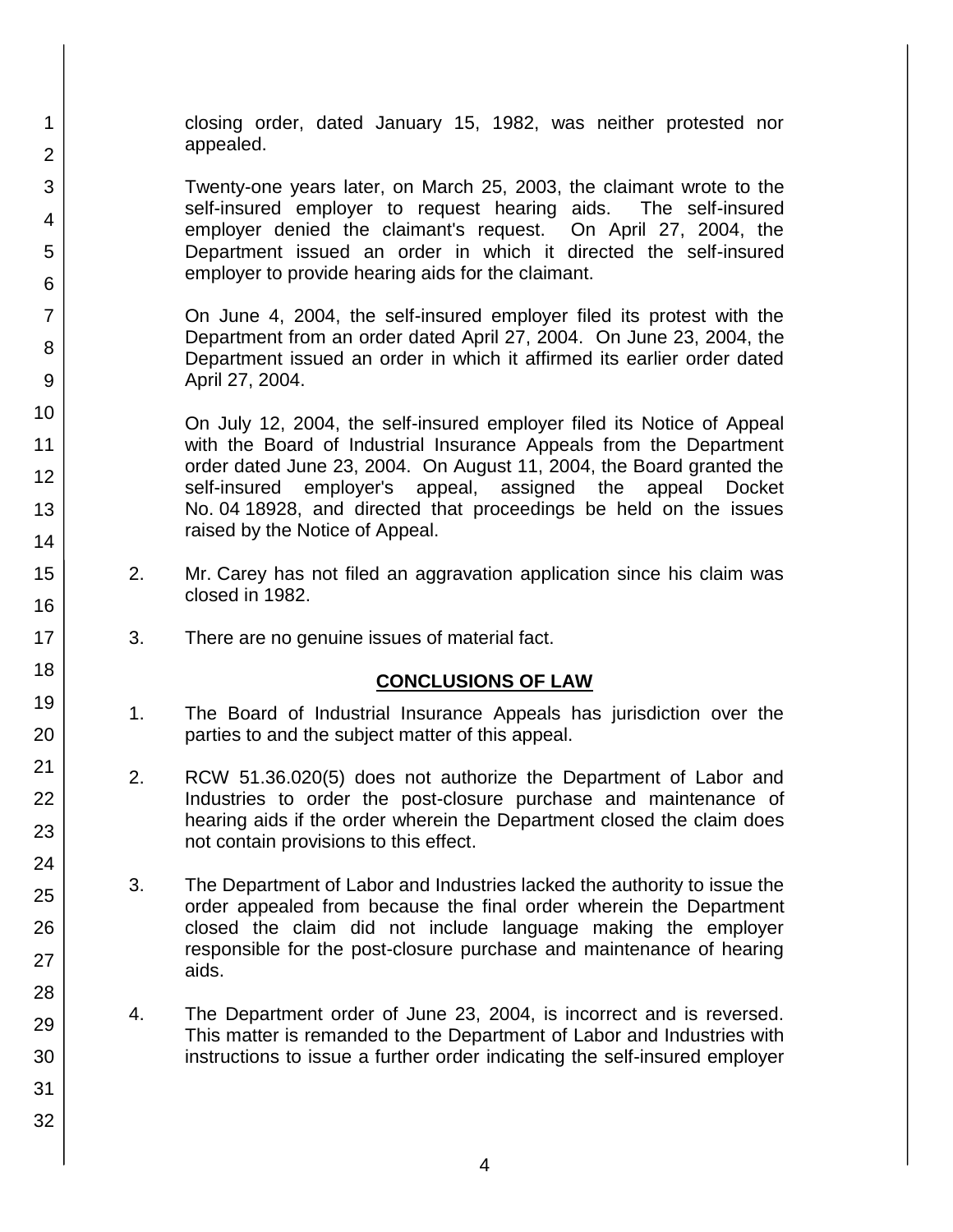is not responsible for the purchase and maintenance of hearing aids and denying the claimant's request for hearing aids.

It is so **ORDERED.**

Dated this 30th day of August, 2005.

BOARD OF INDUSTRIAL INSURANCE APPEALS

/s/\_\_\_\_\_\_\_\_\_\_\_\_\_\_\_\_\_\_\_\_\_\_\_\_\_\_\_\_\_\_\_\_\_\_\_\_\_\_\_\_ THOMAS E. EGAN Chairperson

/s/\_\_\_\_\_\_\_\_\_\_\_\_\_\_\_\_\_\_\_\_\_\_\_\_\_\_\_\_\_\_\_\_\_\_\_\_\_\_\_\_

CALHOUN DICKINSON Member

#### **DISSENT**

I am unconvinced that RCW 51.36.020(5) requires that we read into the statute that the provision of hearing aids or other mechanical devices must be determined in the closing order. Although the Department generally does not provide treatment or other benefits to an injured worker once the injured worker has reached maximum medical improvement, there are limited situations in which the Industrial Insurance Act authorizes the Department to provide aid to an injured worker, despite the fact that the worker's condition has become fixed and stable and the worker's claim is ready to be closed.

RCW 51.36.020(5) states:

All mechanical appliances necessary in the treatment of an injured worker, such as braces, belts, casts, and crutches, shall be provided and all mechanical appliances required as permanent equipment after treatment has been completed shall continue to be provided or replaced without regard to the date of injury or date treatment was completed, notwithstanding any other provision of law.

I believe that the language "without regard to the date of injury or date treatment was completed" is that language that requires the Department to provide devices after claim closure. If not interpreted this way, I am unaware of any other statutory provision that authorizes the Department to provide such devices on a closed claim. It follows that the existence of language in an order requiring provision of the devices is unnecessary because of the statutory obligation. The Department must provide, or require the self-insured employer to provide, the devices when they are necessary.